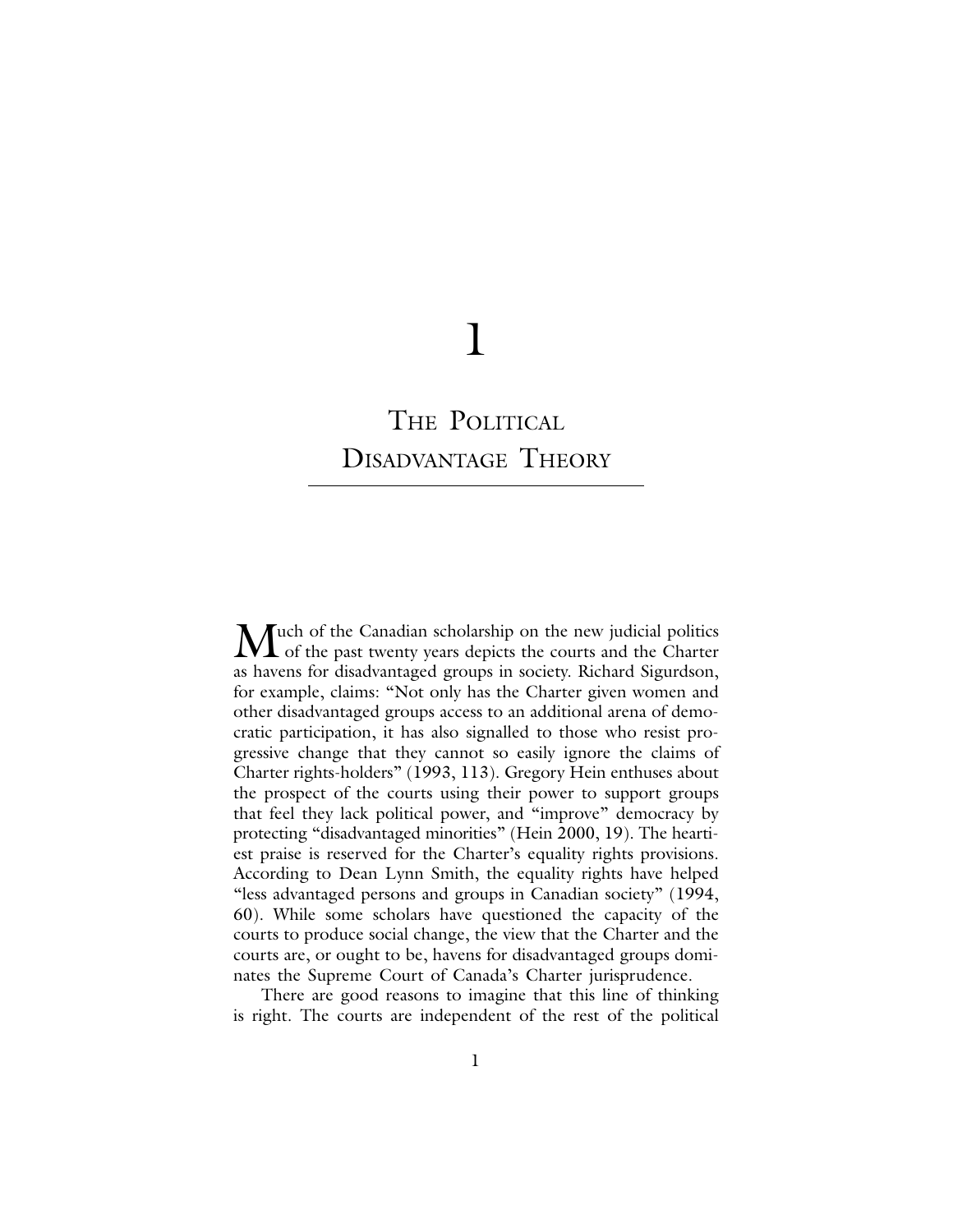process, and some Canadians have latched on to the idea that the judiciary is a forum where decisions are made for principled, rather than merely interested, reasons. Judges are protected from political accountability by the doctrine of judicial independence. They stand back from the political process. Since judges are free from the dirty business of political compromise and the need for reelection, they can inject more "principled" considerations into public life (Ely 1980). The Supreme Court of Canada has stated that, at least as far as the Charter's equality rights section is concerned, the courts will look more favorably on the claims of "discrete and insular minorities" (*Andrews* 1989, 599), or those suffering from "disadvantage, vulnerability, stereotyping, or prejudice" (*Law* 1999, 534). Judges, according to this line of thinking, stand up for the disadvantaged minorities that our majoritarian system of government inevitably marginalizes. Judicial politics is laudable because it gives justice to those who cannot get it elsewhere.

The theory that courts have, or should have, a special responsibility to protect disadvantaged groups emerged from the United States. In 1938, the U.S. Supreme Court first hinted at the possibility that some groups, some "discrete and insular minorities," were so marginalized in politics that the courts had a particular duty to uphold their rights. Later, in the 1950s and 1960s, the Warren Court picked up on this suggestion and began delivering important victories to racial and religious minorities. Encouraging the courts to deliver, or at least not blocking the courts from delivering, these victories kept constituencies in the Democratic Party's New Deal electoral coalition during those years. Political scientists then took up the idea that "politically disadvantaged groups" resort to litigation because they cannot get access to the rest of the political process. The "political disadvantage theory" of interest group litigation soon dominated American political science research on public law. Since the collapse of the New Deal coalition in the 1968 presidential election, however, the idea that courts should help politically disadvantaged groups is no longer as politically potent in the United States. At the same time, American political scientists have reconsidered the explanatory utility of the political disadvantage theory. Oddly, though, just as the political disadvantage theory lost its influence in American politics and scholarship, the concept of the disadvantaged group grew in im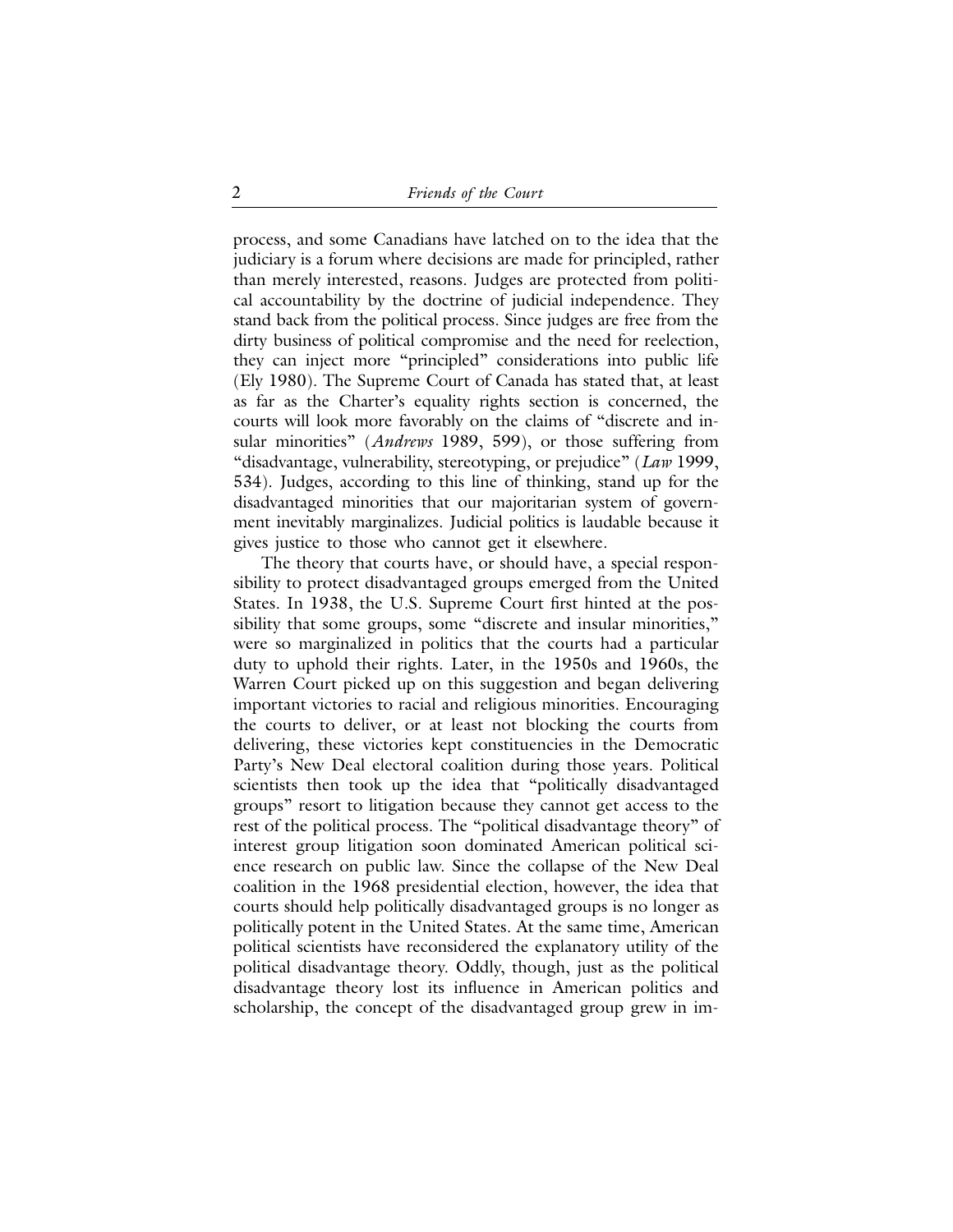portance north of the border. It has been taken up by academic writers in Canada and become the cornerstone of the Supreme Court of Canada's equality rights jurisprudence.

#### THE EMERGENCE OF THE CONCEPT OF THE "DISADVANTAGED GROUP"

The concept of the "disadvantaged group" has its roots in the U.S. Supreme Court's retreat from judicial activism at the end of the 1930s. During the 1930s, the U.S. Supreme Court thwarted repeated efforts at national economic and social reform. When the Court struck down President Roosevelt's New Deal legislation, Roosevelt threatened to reconstruct the Court in order to ensure that a second attempt at the legislation would be upheld. Faced with this threat to its constitutional position, the Court's judges reconsidered their opposition to these reform efforts and backed down. Instead of continuing to thwart Roosevelt's efforts, the Court upheld the New Deal, and began to establish limits on the power of the federal courts to review economic and social legislation. The era of judicial self-restraint that followed allowed the president and Congress to stitch together a remarkable coalition behind the New Deal's promise of welfare legislation and economic regulation.

The Court was divided, though, on whether to extend judicial self-restraint to other areas of government activity. In his famous footnote to the 1938 *Carolene Products* decision, Justice Stone suggested that judicial activism might be warranted when legislation prevented "discrete and insular minorities" from participating in the political process. Fifteen years later, the judges of the Warren Court took Stone's suggestion as their duty. They elaborated a doctrine of "strict scrutiny" based on Stone's footnote (Powell 1982) and embarked on a new era of judicial activism in the service of racial, ethnic, and religious minorities. The highest point of the Warren Court's work was its effort to advance the black civil rights movement. There is no more famous example of the Court's efforts than the 1954 *Brown v. Board of Education* decision ordering the desegregation of American public schools. The groups that won in the Warren Court and their supporters were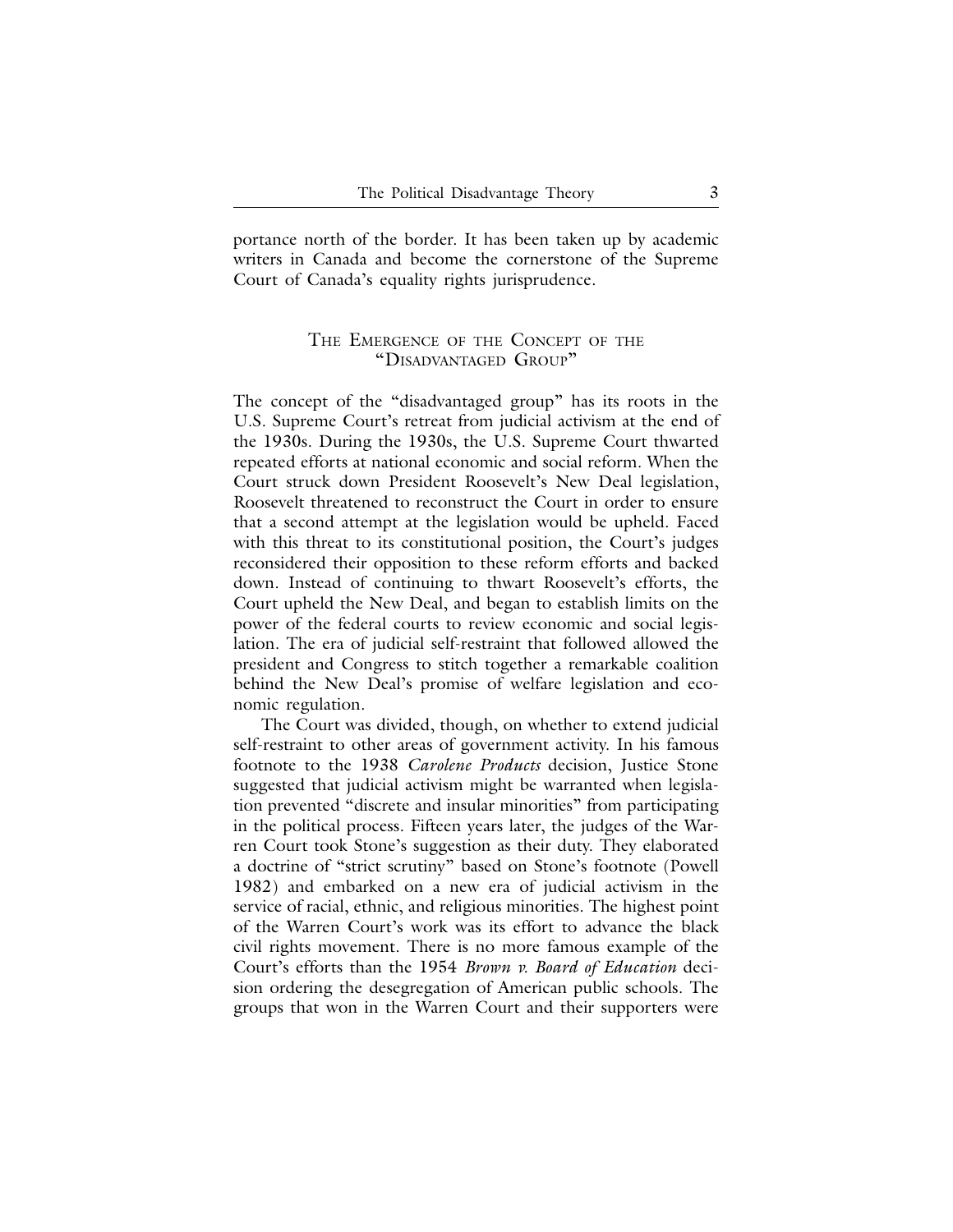important constituencies in the New Deal coalition. The Court's activism of the 1950s and 1960s helped cement their support for the coalition. By the time of Kennedy's New Frontier and Johnson's Great Society programs, the Court's activism for these groups had the backing of the executive branch. "By linking the federal judiciary with Kennedy's New Frontier and Johnson's Great Society, the justices of the Warren Court were confident that judicial activism in the service of the disadvantaged would be embraced as the new definition of judicial liberalism" (Silverstein 1994, 49). Democrats had no reason to stop and every reason to encourage the Court to deliver victories to these "disadvantaged groups."

Many social scientists supported the Warren Court's new activism, and they followed the Court's lead by providing sympathetic analysis of the federal courts' work on behalf of disadvantaged groups. Arthur Bentley (1967 [1908]) and David Truman (1960 [1951]) had earlier broached the idea of the judiciary as an arena for group-based political competition. For both of them, litigation was series of battles between members of socially or politically active groups. Truman, for example, opened his discuss of interest groups and the judiciary with the bold declaration that "[t]he activities of the judicial officers of the United States are not exempt from the processes of group politics" (1960 [1951], 479). In the wake of Truman's work, American scholars produced influential case studies of interest group litigation. This literature emphasized that interest groups decided to go to court when they found little support for their causes in other political forums. Clement Vose studied interest group litigation to show how judicial review "constitutes an invitation for groups whose lobbying fails to defeat legislation to continue opposition by litigation" (1958, 25). His work on the NAACP's campaign against restrictive covenants argued that the organization saw litigation as its only choice for political action given that the U.S. Congress was hostile to its interests. "In the face of failures to gain concessions from Congress, due in large part to the power wielded by the Southern delegation . . . Negroes turned to the judiciary" (1955, 102). He later documented what he saw as the NAACP's carefully planned litigation on voting rights, housing, transportation, education, and jury service (1958, 23). By deliberate use of "strategic litigation," launching cases in hostile judicial districts to guarantee opportunities for appeal, groups such as the NAACP could advance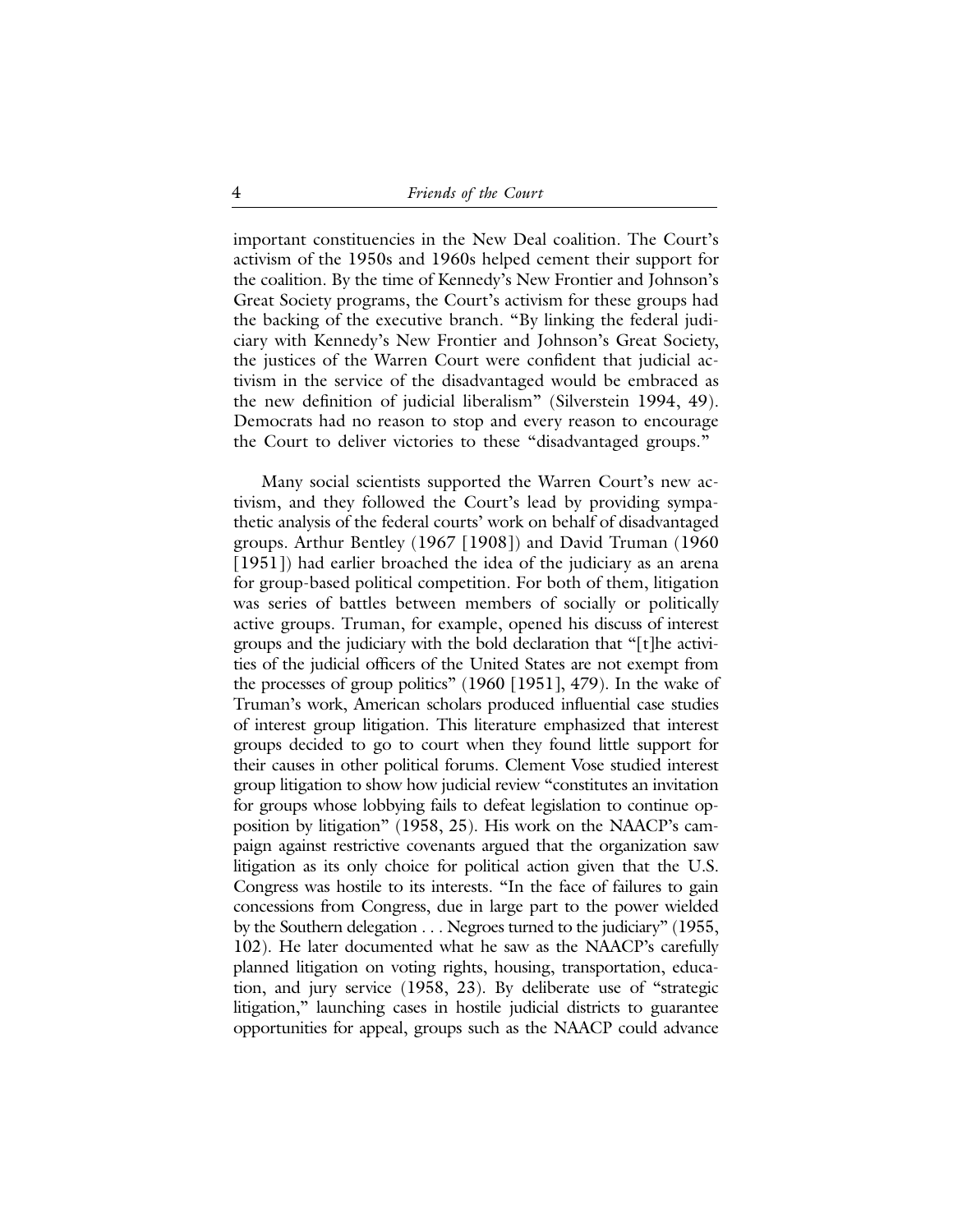their causes step by step through the courts. In the same vein, Jack Peltason (1955) argued that groups chose litigation when they could not win in other institutions. When the NAACP sought to become more aggressive in the 1930s, its leaders considered a variety of political strategies to combat segregation. Some of these strategies would have required cooperation from state legislatures and Congress, but NAACP leaders decided they could not win in the country's segregationist legislatures. Desegregation could win in the federal executive because black Americans were becoming an important constituency in presidential elections. The NAACP's leaders also saw potential in the judicial branch. The NAACP planned its lobbying and litigation campaigns accordingly (1955, 50). Moreover, this was not just a political strategy of "outsider" groups such as the NAACP. Peltason carefully noted that solidly establishment groups such as the laissez-faire interests of the late nineteenth century used it. When business gradually found that it could no longer win in state legislatures following the Civil War, business groups decided to overcome this political disadvantage by enlisting the Supreme Court as an ally with an ambitious, planned litigation strategy (53).

By the 1960s, once the Warren Court revolution was in full swing, studies of interest group litigation stated the academic political disadvantage theory more sharply. Richard Cortner (1968), in a seminal article on litigation tactics in constitutional cases, wrote that while many litigants are corporations and labor unions simply lobbying for the kinds of advantage in court that they also seek in the legislature, the executive, and the bureaucracy, other litigants

are highly dependent upon the judicial process as a means of pursuing their policy interests, usually because they are temporarily, or even permanently, disadvantaged in terms of their abilities to attain successfully their goals in the electoral process, within the elected political institutions or in the bureaucracy. If they are to succeed at all in the pursuit of their goals, they are almost compelled to resort to litigation. (287)

He argued that the coalition supporting redistricting in *Baker v Carr* (1962) exemplified this kind of disadvantaged litigant. In this case, the winning litigants were unable to have state legislatures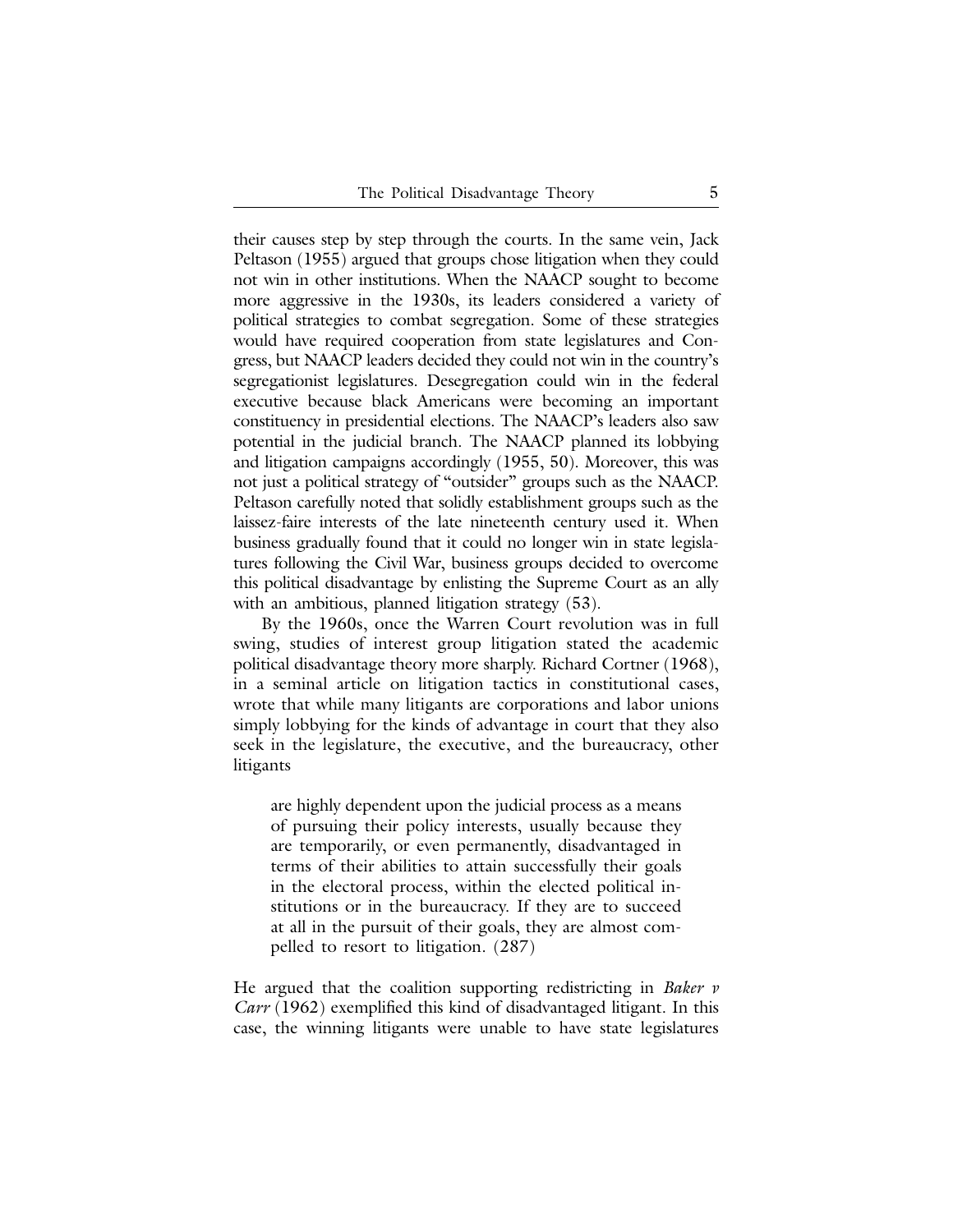reapportion themselves. They were forced to go to court, and they prevailed there by using strategically planned campaigns of litigation. Similarly, Lucius Barker's article on third parties in litigation concluded, "[T]hose unable to achieve policy goals in other forums do not hesitate taking their cause to the judicial arena" (1967, 64). He referred extensively to *Brown* and the planned, strategic litigation that preceded it. He also referred to *Baker v Carr*. In both instances, he wrote, "Congress and the states, primarily responsible for fashioning such policy, refused to give relief to the aggrieved interest. The Supreme Court did" (42). Moreover, he explicitly endorsed this judicial action. "It might be," he wrote, "that there are some issues on which the judiciary must act as a safety valve for the elected political branches, providing leadership when it is reasonably ascertained that the elected institutions are either unwilling or unable to act" (64). *Brown* became such a storied case, it lent credibility to the political disadvantage theory.

By 1968, the political disadvantage theory was the preeminent explanation of interest group litigation in American social sciences. High profile litigation campaigns and courtroom victories in cases such as *Brown* certainly added zest to the idea that interests who were shut out of other political arenas could use planned, strategic litigation campaigns to gain political advantage in the courts. Inspired by the litigation of the NAACP, redistricting groups, the ACLU, and others, scholars happily noted how the American courts could make up for the majoritarianism of other political institutions by championing the causes of disadvantaged groups.

#### THE DECLINE OF THE CONCEPT OF THE "DISADVANTAGED GROUP"

Just as the political disadvantage theory was gaining hegemony in academic circles, the importance of allowing judicial review to deliver political gains to disadvantaged groups began to decline in political circles. In the 1968 election the New Deal coalition, the keystone to Democrats' electoral success for a generation, collapsed. In part, the coalition collapsed because of the success of the courts in delivering political victories to some members of the coalition. The Warren Court's activism sparked a massive political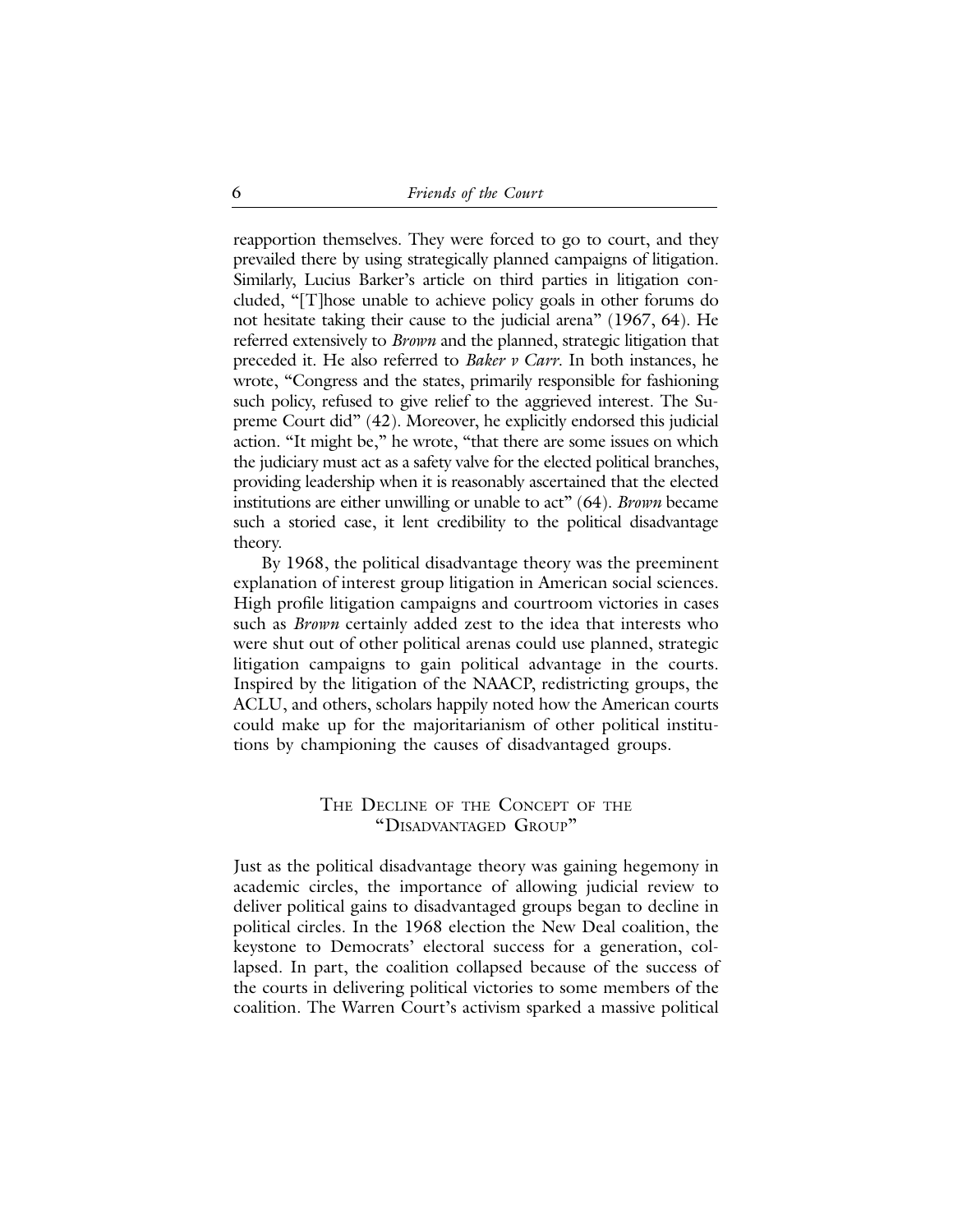reaction. In the South and elsewhere, other supporters of the New Deal became concerned with what they saw as liberal judges handing out special privileges to blacks, thwarting the battle against crime, and debasing American morality on issues such as contraception and obscenity. By 1968, racial issues and Vietnam were dividing Democrats. Union members, white southerners, and northerners from recent immigrant groups began leaving the New Deal coalition. Nixon showed that Republican candidates could win votes attacking judges for imposing liberal values on American politics. When the Supreme Court pushed forward to declare a constitutional right to abortion and restrict the death penalty, it fed the movement against judicial activism. For twenty of the next twenty-four years, Republicans controlled the White House and the power to nominate federal court judges.

The political disadvantage theory also faced a series of attacks in the social science literature. The first attack began with Marc Galanter's famous speculation about why the legal system might privilege the "haves" in society (1974–1975). Courts and judges, rather than giving a hand up to the disadvantaged, help those who already have social and political resources. Galanter argued that advantaged elements in society have more resources and are therefore either "repeat players" in the court system or can buy the services of repeat players. Since the "haves" are usually repeat players in the courts, they play the game with a longer time horizon and can often play for advantageous rules over the long haul rather than victory in a single case. They can bring greater resources to a particular case and then make better use of them over time. The disadvantaged, by contrast, usually have only isolated, one-time interactions with the legal system. They do not have the resources to hire experienced repeat players and, in any case, would not play the game for the long term even if they could. The "party capability" literature that arose from Galanter's work largely confirmed his speculations. In their test of this theory, Wheeler et al. (1987) discovered that the "haves," particularly governments, did come out ahead, although modestly, in state supreme courts between 1870 and 1970. Songer and Sheehan found that the parties they assumed to have relatively more resources did gain a marked advantage in three federal courts of appeal during 1986 (Songer and Sheehan 1992). These parties also gained an advantage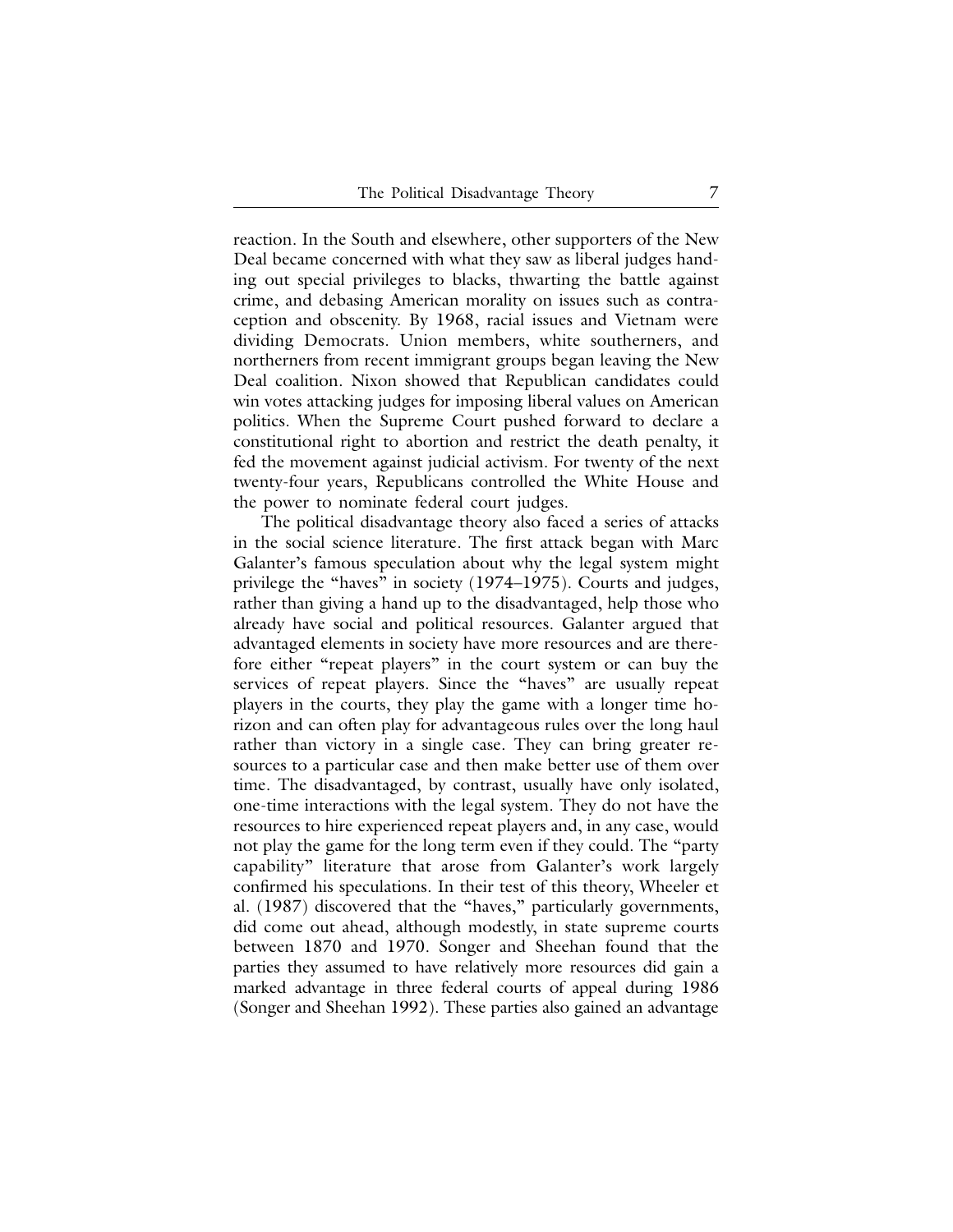at the U.S. Supreme Court from 1953 to 1988, although the changing ideological balance of the Court seemed to matter more than relative resources in determining case outcomes. The Songer and Sheehan studies excluded cases involving nonprofit groups, public interest groups, churches, clubs, and so forth, and also used indirect rather than direct measures of litigants' resources. Nonetheless, the party capability theory studies do question whether disadvantaged groups get a hand up from the courts.

Other studies used other approaches to the question of judicial capacity but arrived at similar answers. Horowitz (1977), for example, raised doubts about the courts' abilities to act as effective policy makers. Drawing on four case studies of judicial involvement in making social policy, Horowitz hypothesized that decision making by adjudication often produces perverse results in complex policy areas. In particular, judges may find it impossible to produce the changes they wish to see in areas where many players have mutually exclusive interests. The bipolar and retrospective nature of adjudication hampers the judiciary's ability to manage issues with many interested parties. Horowitz is skeptical that judges can ever truly achieve the public policy aims that they seek to impose on other government institutions.

Rosenberg raised even deeper doubts about the judiciary's ability to bring about wider social or political change. The "bounded nature of constitutional rights" means courts cannot handle "many significant social reform claims, and lessens the chances of popular mobilization" for reform (1991, 13). Most legal rights secure "negative" freedom and therefore cannot readily create positive political outcomes. The judicial process also usually forces advocates of social change to fragment their cause into many small cases. Moreover, the judiciary is not truly independent (15). Political actors control the appointment process, and in the United States, courts have seldom departed from the mainstream of public opinion. The U.S. Supreme Court in particular regularly defers to the position of the Solicitor General in litigation. Finally, Rosenberg reiterates Horowitz's concern that "courts lack the tools to readily develop appropriate policies and implement decisions ordering significant social reform" (21). Perhaps Rosenberg's most damaging attack on the political disadvantage theory is his appraisal of the black civil rights revolution of the 1950s and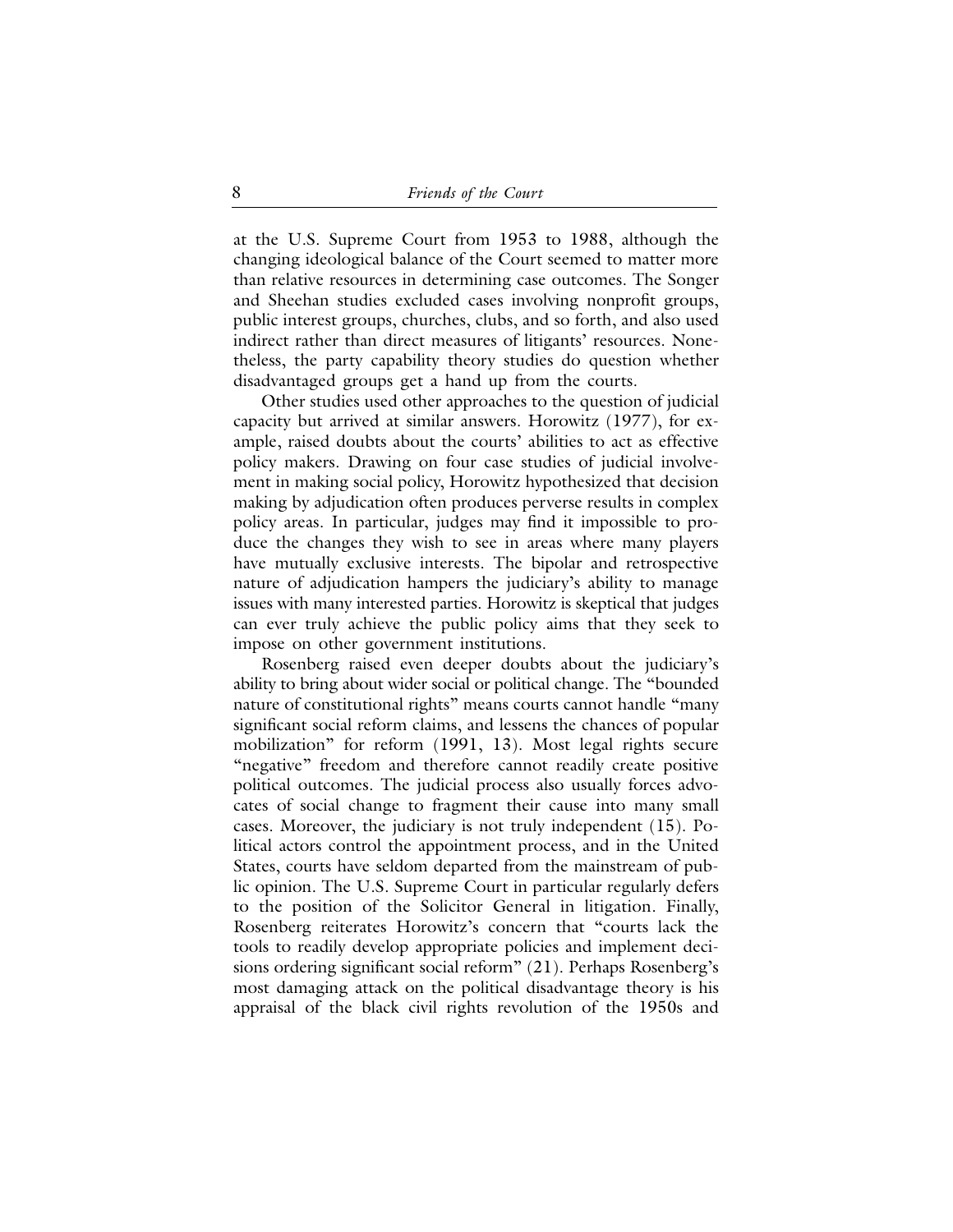1960s. He argues that the courts played only a small role in promoting the civil rights agenda. *Brown*, for example, did almost nothing to desegregate schools. The federal courts only began to play a role in desegregation after Congress passed its 1960s civil rights legislation. *Brown* did not even have an indirect effect on the desegregation campaign. The case did not increase the political saliency of civil rights issues. It had no measurable impact on press coverage,  $(111-116)$ .<sup>1</sup> It did not figure in the legislative debates on civil rights of the 1950s or 1960s (118–121). White opinion on civil rights issues began to liberalize after World War II and *Brown* had no impact on this trend (121–128). Finally, the case did not figure in any mobilization efforts by civil rights leaders, even for the Montgomery bus boycott (131–134).<sup>2</sup> Instead, Rosenberg attributes the success of the civil rights movement to social and economic changes underway in the United States after 1945. Similarly, he argues that the abortion rights movement, the criminal rights movement, and the environmental movement also succeeded because of nonjudicial factors. Even the reapportionment of state legislatures, which began soon after *Baker v Carr*, failed to deliver the kind of social reform its proponents had hoped it would (293–303). Yet, Rosenberg does think the courts can sometimes help disadvantaged groups. They can help bring about social change if: the law provides a firm base for the desired changes, there is strong support for the change in Congress and the executive, public opinion does not vigorously oppose the change, and other policy actors are willing to go along (36).

The second line of attack on the political disadvantage theory began in the early 1980s. A new generation of students of interest group litigation started to go beyond single case studies to use quantitative methods to study interest group participation in the courts across the full range of policy issues. These studies show the narrow applicability of the political disadvantage theory. Some show that the number of "upperdog" groups outnumbers or equals the number of "underdog" groups in the U.S. courts (McIntosh and Parker 1988; Bradley and Gardner 1985). Others show that conservative groups are active in the court system, and their activities grew more quickly than those of "liberal" groups in the 1970s did. Still others show that civil rights cases are only a small part of the dockets of the U.S. federal courts. Civil rights litigation is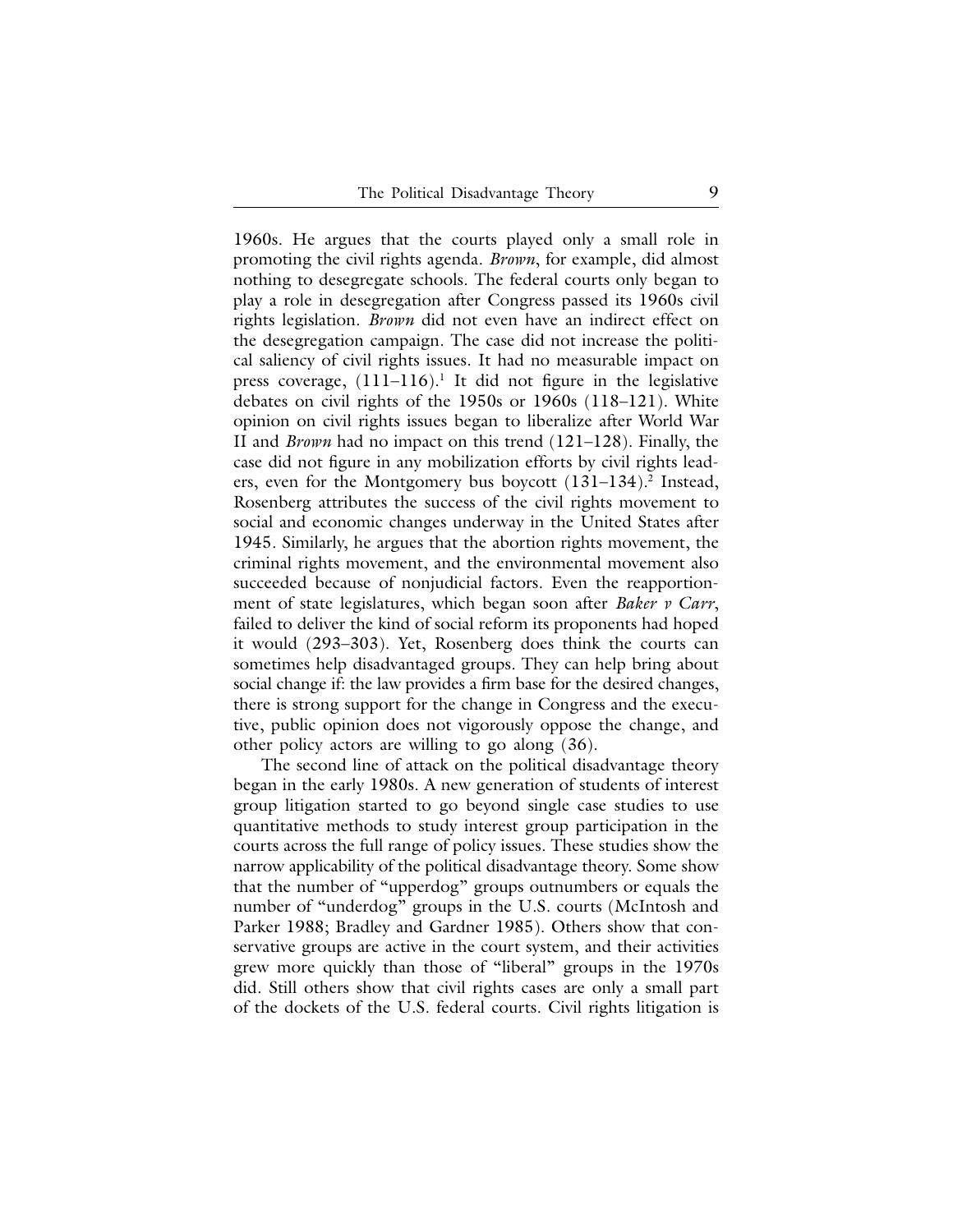only a small part of the universe of interest group litigation (McIntosh 1984). Moreover, interest groups are not any more successful than others in the U.S. federal district courts (Epstein and Rowland 1991) or the U.S. Supreme Court (Songer and Sheehan 1993).

Quantitative measures of political disadvantage, "underdogness," or liberality are fraught with problems of operationalization. Some researchers have used tangible organizational resources such as staff levels (Scheppele and Walker 1991) or budget (Bruer 1988) to measure disadvantage or underdogness.3 None of these studies has attempted to measure the specialized legal or policy expertise that an organization might be able to mobilize to offset its lack of tangible resources. Furthermore, an unthinking equation of underdogs with liberals and the politically disadvantaged obscures the real differences between the categories (Olson 1990, 857). Bradley and Gardner (1985), for example, distinguish the upperdog-underdog categorization, which they use, from the liberal-conservative categorization that O'Connor and Epstein (1983) use. While their sociopolitical resources identify upperdogs and underdogs, liberals and conservatives are identified by their sociopolitical resources and their ideology.<sup>4</sup> "Politically disadvantaged" is a different category again. The political process can obviously give advantages to underdogs, upperdogs, ideological liberals, and ideological conservatives. Although is important to keep these different categories distinct, the verdict that emerges from this line of attack is that the political disadvantage theory described only part of the universe of interest group litigation.

Wasby (1984, 1995) and Tushnet (1987), for their part, have both questioned whether the most successful litigation campaigns over race were all that planned or strategic to begin with. Tushnet reconsiders the NAACP's litigation to end segregated education in the three decades leading up to *Brown*. He finds that divisions within the organization and uneven support from the broader black community meant its litigation strategies were always in flux and not the product of a master plan. Wasby looks at later race relations litigation by the NAACP and other groups. He concludes that these litigation campaigns were not carefully planned or strategic. Instead, the campaigns often responded to organizational and short-term imperatives. These studies ques-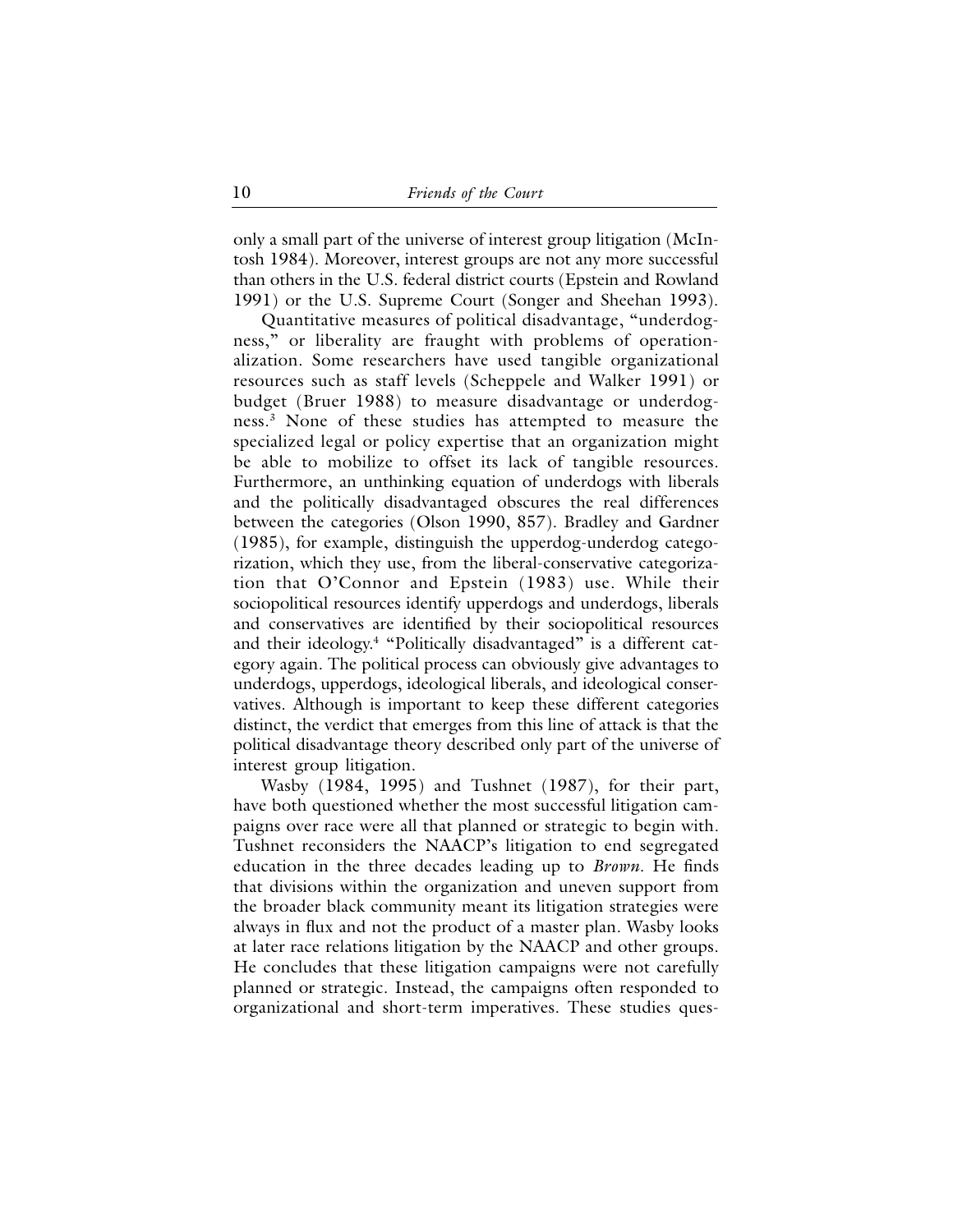tion the idea that highly disciplined and centralized groups sponsor test cases across the country, wherever they might be of help to a cause.

By questioning the court's capacity to act as effective policy makers or social reformers, Galanter, Horowitz, and Rosenberg undermined the picture of the courts as safe havens for anyone, let alone politically disadvantaged minorities. Rosenberg's meticulous demonstration that court action had little independent impact on the social conditions of American blacks is particularly damaging. These were important new findings about the judicial capacity to bring about social change. Combined with the evidence that ethnic and religious minorities were not the only groups suing, and winning, in the U.S. courts, and that ethnic and religious minorities probably never were canny, strategic litigators in the first place, they led American scholars to reject the political disadvantage theory by the mid-1980s.

### THE CONCEPT OF THE DISADVANTAGED GROUP IN CANADA

Just as American academics were questioning the political disadvantage theory, Canadians began to find it persuasive. Today, many observers conclude that the courts are, or should be, havens for disadvantaged groups. Richard Sigurdson argues that the Charter is good for Canada, and improves Canadian democracy, because it has produced victories in the areas of due criminal process, abortion, voting, pay equity, welfare state benefits, and benefits for same sex couples. These are "victories for underprivileged individuals and groups" and they "enhance, rather than undermine, the democratic nature of our society" (1993, 108). The Charter "certainly does not guarantee that less advantaged groups will be given the means to overcome oppression and inequality," but it does recognize the "special needs of those who have historically been targets for discrimination" (109). It therefore helps prevent the worst rights abuses and symbolizes our commitment to respect others. Gregory Hein analyzes the litigation of groups he calls "judicial democrats"—aboriginal groups, civil libertarians, and New Left activists. These groups, he argues, have the greatest potential to influence public policy through litigation because they are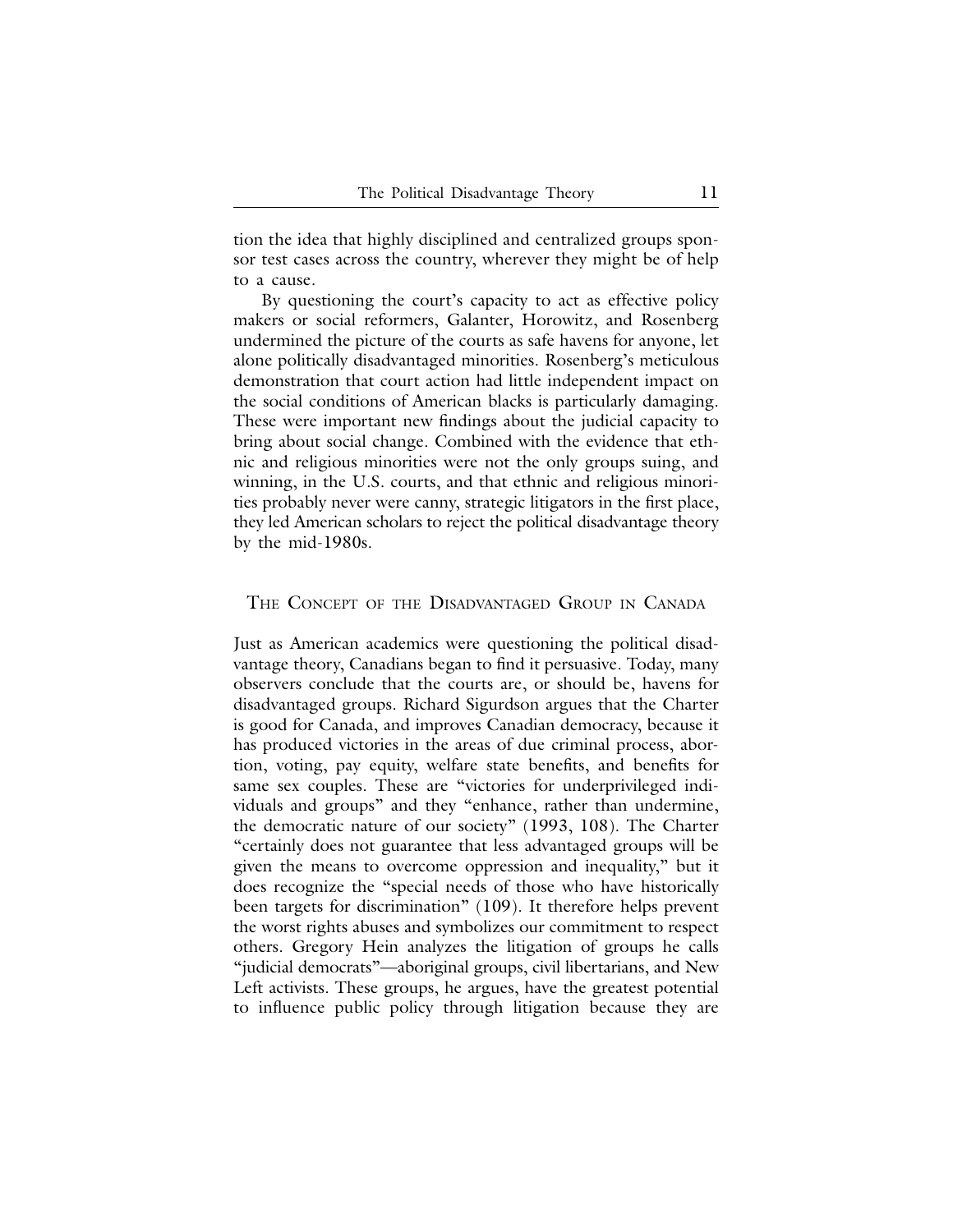motivated by the idea that litigation can enhance democracy. If the Canadian courts listen to groups that lack political power, they can "protect vulnerable minorities and guard fundamental freedoms" (2000, 5). Judicial democrats believe, according to Hein, that litigation can make Canadian institutions "more accessible, transparent and responsive" so long as the courts listen to "a diverse range of interests, guard fundamental social values and protect disadvantaged minorities" (19).

Some look particularly to the equality rights section in the Charter of Rights. This section reads:

15. (1) Every individual is equal before and under the law and has the right to the equal protection and equal benefit of the law without discrimination and, in particular, without discrimination based on race, national or ethnic origin, colour, religion, sex, age or mental or physical disability.

(2) Subsection (1) does not preclude any law, program or activity that has as its object the amelioration of conditions of disadvantaged individuals or groups including those that are disadvantaged because of race, national or ethnic origin, colour, religion, sex, age or mental or physical disability.

Lynn Smith, a legal academic and volunteer for the Women's Legal Education and Action Fund, thinks the proper way to evaluate the impact of the Charter's equality rights is to ask whether "equality rights have done anything to remedy inequalities affecting members of the most disadvantaged groups in our society" (1994, 62). Section 15's purpose is to counterbalance "certain kinds of inequalities," namely, "disadvantage based on the kinds of personal or socially attributed characteristics listed in the section" (62). Overall, Smith sees the Charter's equality rights as achieving this purpose. Elizabeth Shilton, another LEAF activist, chips in that section 15 is "an instrument to promote equality for the disadvantaged" (1992, 658).

This is not to say that the main tenets of the political disadvantage theory have gone unchallenged in Canada. Various leftist scholars have mounted attacks on the Supreme Court's use of its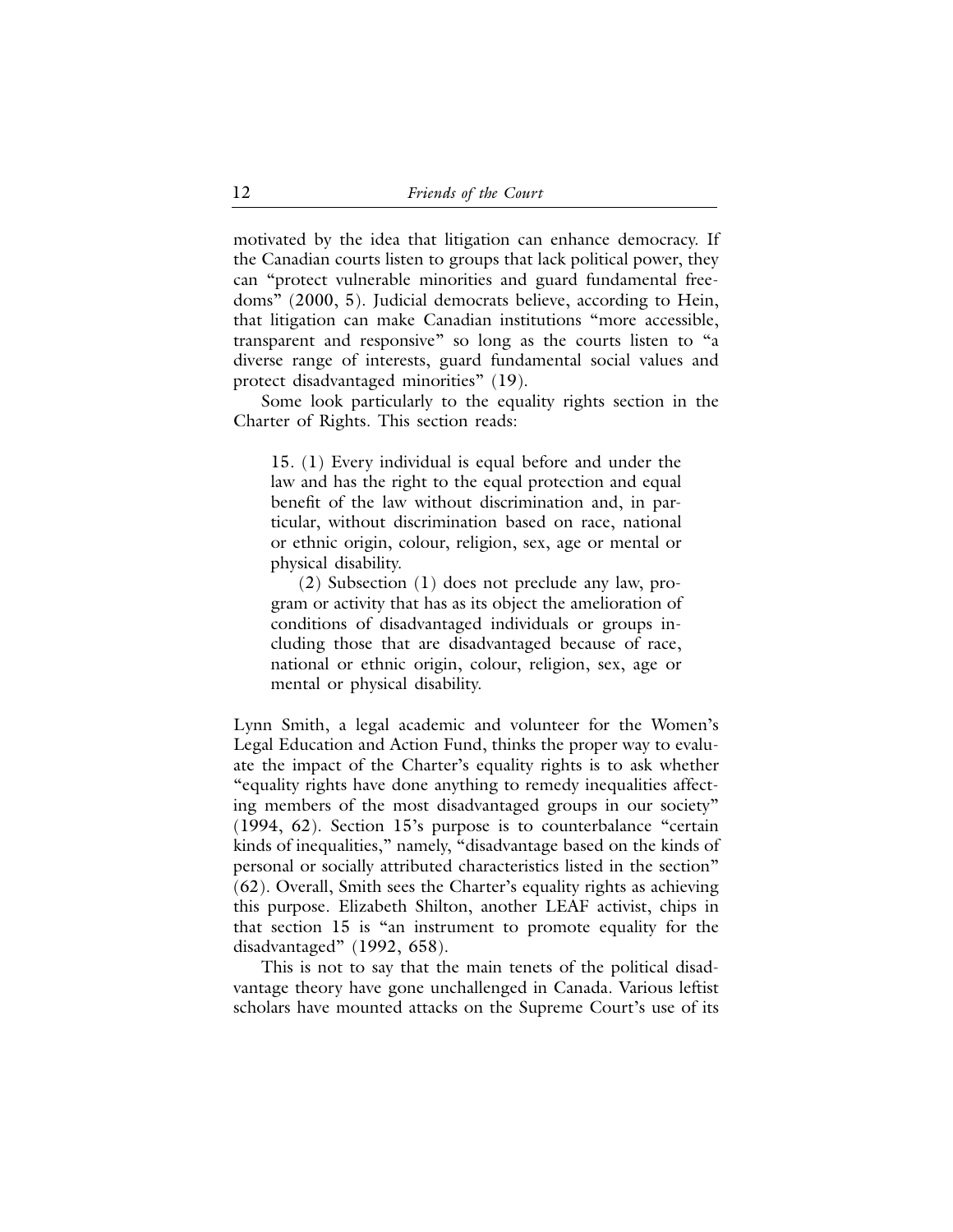new Charter powers, attacks that implicitly repudiate the theory. Mandel (1989) advances a neo-Marxist attack. He claims that judicial review has a profound class bias against the truly disadvantaged groups of capitalist society. Bogart (1994), following Rosenberg's analysis of the American Supreme Court, questions whether the Canadian courts can bring about social change. Litigation as a political tool is biased toward liberalism, in his account. Hutchinson (1995) advances a postmodern attack based on the idea that "rights talk" cannot adequately confront the reality of oppression and private economic power (see also Bakan 1997).

Indeed, there are few examples of courts providing aid to disadvantaged groups in Canadian history. Canada's courts had done little to help Canadian Indians, arguably the country's most discrete and insular minority. The Canadian government, like the American government, interned Japanese Canadians during World War II and Canadian courts, like American courts, failed to take remedial action. In the 1950s, the Supreme Court did eventually respond to the Duplessis government's persecution of the Jehovah's Witnesses with fits and starts of civil libertarian activism. Consequently, some partisans of the Witness cause wrote favorably about how judicial action could protect threatened minorities (Botting 1993; Kaplan 1989; Berger 1982). Yet, when Parliament adopted a legislative Bill of Rights that gave the courts the power to review federal legislation in 1960, it took the Supreme Court twenty-five years to respond with a significant activist decision using the bill.5 Judges did not use the bill of Rights to reform Canada's criminal law. Canadian feminists found Canada's courts were unwilling to use the bill to reform Canada's abortion law (*Morgentaler* 1976), its laws governing Indian status for women who married non-Indian men (*Lavell and Bédard* 1974), and the pregnancy leave provisions of the Canadian unemployment insurance program (*Bliss* 1979) (Hosek 1983). As Peter McCormick (1993) shows, over the long run the "haves" have come out ahead in the Supreme Court of Canada.

Even when explicit constitutional guarantees were available to help disadvantaged Catholic and French-language minorities, the courts did not intervene on their behalf. In 1915, the Ontario government forbade the province's Catholic schools from using public funds for secondary schooling. Catholic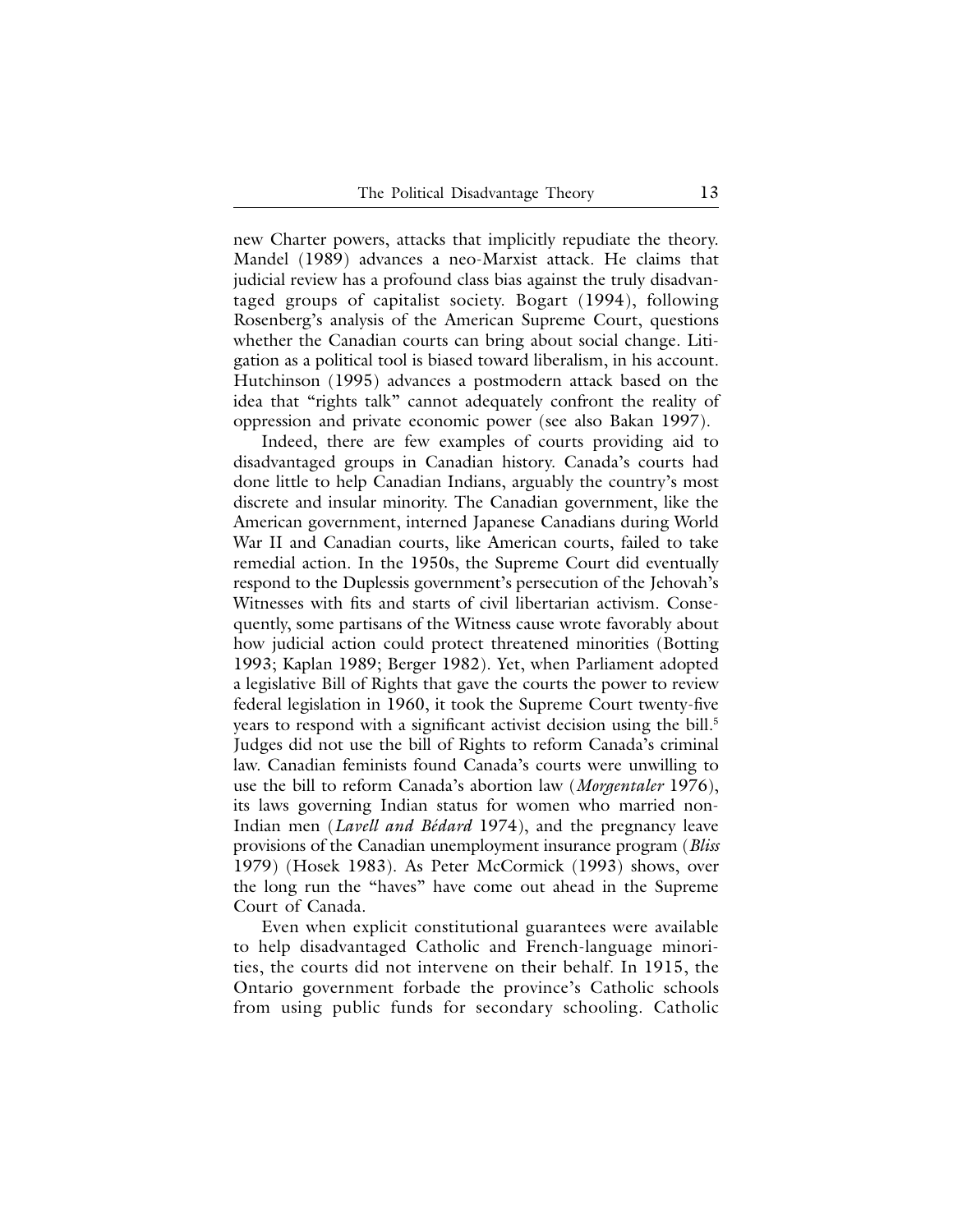schools had enjoyed the right to public funding since Confederation and that right seemed clearly protected in the BNA Act (Schmeiser 1964, 141). Yet, the Ontario courts, the Supreme Court of Canada, and the Judicial Committee of the Privy Council all refused to uphold Catholic school rights by overturning Ontario's decision.6 In 1890, the Manitoba legislature abolished French as an official language of the province, and ended public funding of Catholic schools. Both decisions almost certainly violated the *Manitoba Act, 1870*. Yet, at the time only one county court judge overturned the official language legislation, and his decisions were ignored (Mandel 1989, 111–116). The Supreme Court did uphold the rights of Manitoba's Catholics to public funding for their schools (*Barrett* 1891), but the Judicial Committee reversed that decision on appeal the next year (*Barrett* 1892). The Manitoba schools question became a national political issue that was eventually resolved by a political compromise (Wiseman 1992, 711– 712). In both Ontario and Manitoba, the Canadian courts failed to protect politically disadvantaged minorities even when they had relatively clear constitutional provisions on their side. The overall treatment of politically disadvantaged minorities by the Canadian courts hardly warranted any hope that the Charter would be a tool for political reform.

Despite this history, the Supreme Court has incorporated the concept of political disadvantage as the dominant mode of analysis in its equality rights cases. In *Andrews v Law Society of British Columbia*, the Supreme Court's first equality rights case, Justice McIntyre repudiated the Supreme Court's Bill of Rights jurisprudence as a guide to interpreting the Charter's equality rights. Instead, he decided that the purpose of section 15 is to stop governments from burdening "discrete and insular" minorities (1989, 599). Justice Wilson, concurring in McIntyre's analysis, wrote that the purpose of section 15 was to protect those groups "lacking in political power" and "vulnerable to having their interests overlooked" (1989, 152). These groups would be identified not simply from the context of the laws being challenged, but by "the context of the place of the group[s] in the entire social, political and legal fabric of our society" (152). In the follow-up case of *Turpin* (1989), Wilson expanded upon her earlier com-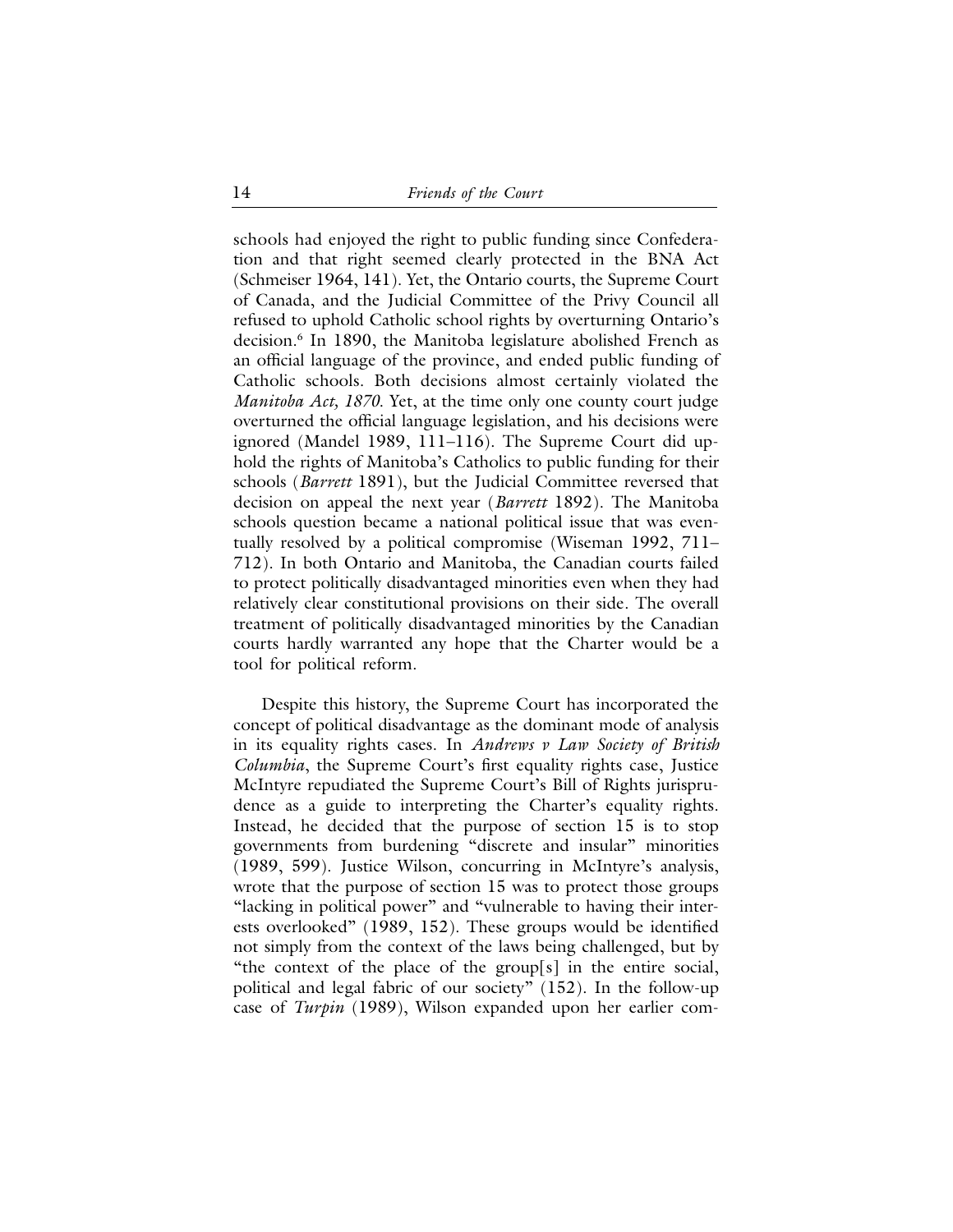ments. The purpose of section 15, according to her reasoning, is to remedy or prevent "discrimination against groups suffering social, political and legal disadvantage in our society." Such groups would be identified by "indicia of discrimination such as stereotyping, historical disadvantage or vulnerability to political and social prejudice" (1989, 1333). In more recent equality rights cases, the Court has gone on to say that historical disadvantage is not the only way to gain the benefit of section 15. The Court has also disavowed a strict division between advantaged and disadvantaged groups in its jurisprudence (*Miron* 1995; *Egan* 1995). Nonetheless, the Court has emphasized that "pre-existing disadvantage, vulnerability, stereotyping, or prejudice" are likely to be the "most compelling" factors in deciding section 15 claims (*Law* 1999, 534). Canadian scholars have noticed that this line of jurisprudence is inspired by American developments. In his textbook, Peter Hogg, Canada's foremost constitutional law scholar, notes, "The view that systemic disadvantage and political powerlessness are essential characteristics of the groups protected by s. 15 reflects a theory of equality that finds its origin in the famous footnote 4 of *United States v Carolene Products Co.* (1930)" (Hogg 1999, 1008). The political disadvantage theory, now discredited in the United States, has become the normative justification for Canada's constitutional equality rights jurisprudence.<sup>7</sup>

#### **CONCLUSION**

The concept of the "disadvantaged group" has a long history, and a storied one in the United States. It emerges from the idea that activist judicial review is simply a way of correcting the failures of other political institutions in properly representing the full range of interests in society. It inspired the early political science work on interest group litigation in the United States. It has become a popular concept in Canadian academic work on the courts, and plays a central role in the Supreme Court of Canada's equality rights jurisprudence. Arguably, an important part of the concept's currency is the ready justification it provides for courts to make activist use of the judicial review power. There is a strong moral dimension the political disadvantage theory and the concept of the